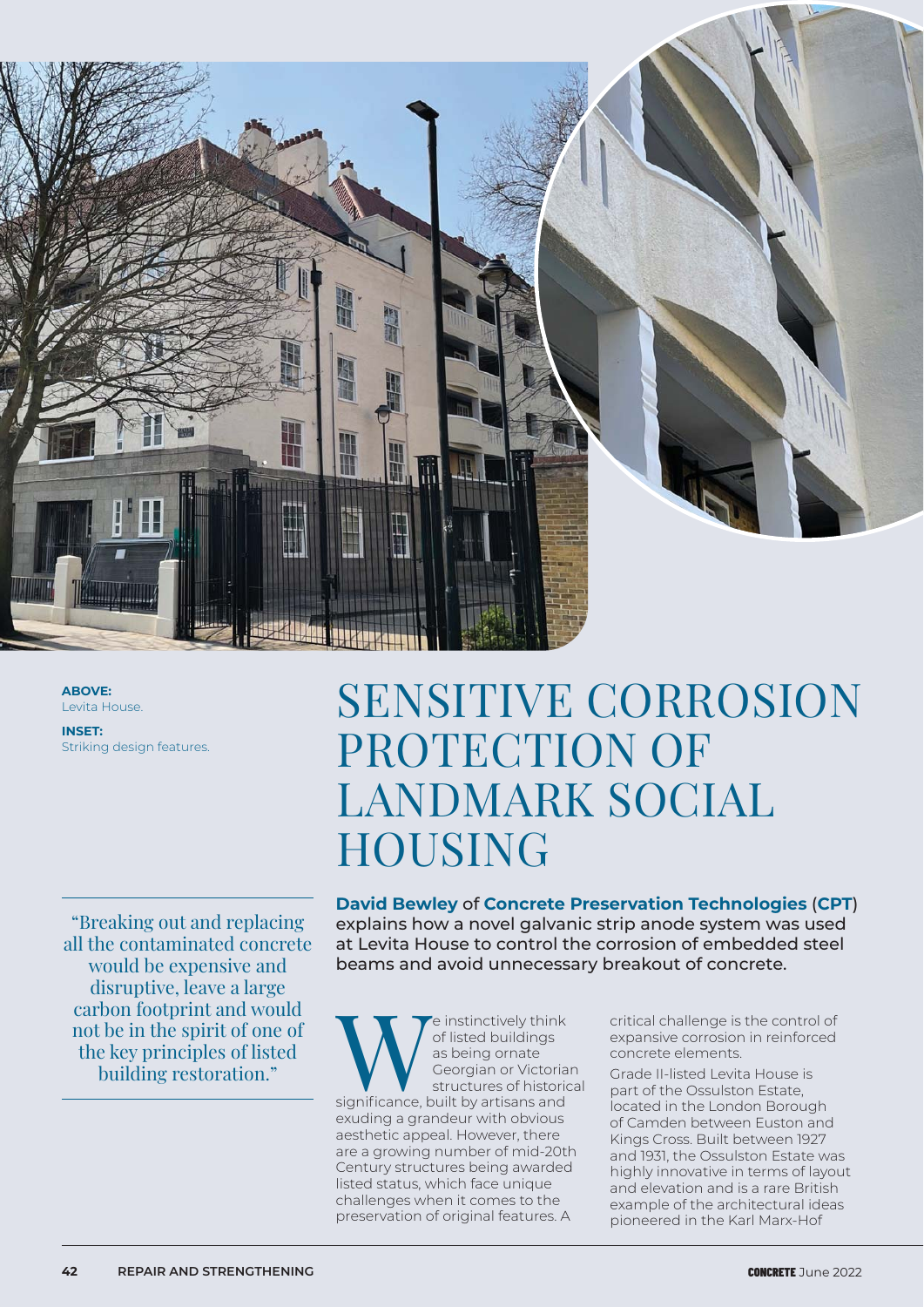

complex in the city of Vienna, where high-standard, high-density homes were designed and built to create tight-knit communities for workers.

## **CHLORIDE ION LEVELS**

Levita House features reinforced concrete access balconies framed by concrete-encased steel columns and beams. In July 2021, concrete testing works identified elevated chloride ion levels in a number of the north elevation columns and beams, along with carbonation that had reached the steel at localised areas of low cover. Contamination with chlorides, or carbonation, can disrupt the protection afforded the embedded steel by the high alkalinity of the concrete. When both contaminants are present, the

corrosion risk is exacerbated.

Where the concrete had cracked and delaminated due to the effects of expansive corrosion, the concrete was broken out and replaced. However, the risk remained of future corrosion-related damage to currently sound, but contaminated, areas of concrete. Breaking out and replacing all the contaminated concrete would be expensive and disruptive, leave a large carbon footprint and would not be in the spirit of one of the key principles of listed building restoration, which is to retain as much of the original building fabric as possible.

Specialist external refurbishment contractor Kafften approached CPT to design an appropriate corrosion

#### **TOP LEFT:**

Cracking and delamination of concrete cover.

## **TOP RIGHT:**

Corrosion of a beam flange.

## **ABOVE LEFT:** Installation of a strip anode into a saw cut.

# **ABOVE RIGHT:**

Checking the installation.